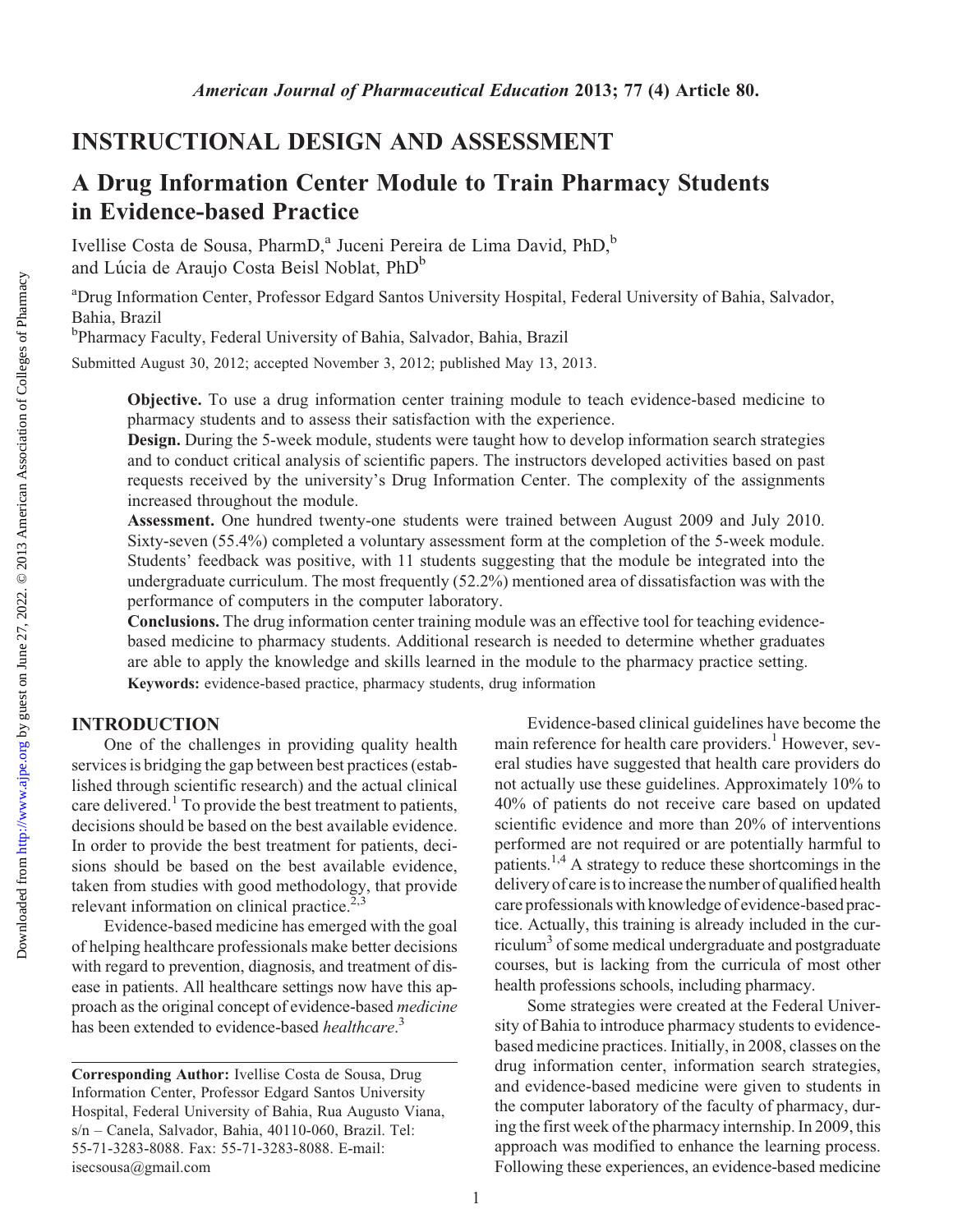training module used by the drug information center was developed and integrated into the pharmacy internship. The resulting 5-week course was called the Drug Information Center Training Module. This article describes the experience of training pharmacy students at the university in information search strategy, critical analysis of scientific papers, and evidence-based medicine knowledge, and then assessing the students' satisfaction with the training module.

## DESIGN

The course was conducted by a tutor (pharmacist from the Drug Information Center) for 2 semesters (August 2009 to July 2010) at the Professor Edgard Santos University Hospital and the computer laboratory of the pharmacy faculty at the university. At the beginning of each semester, students were divided into 4 groups of 13 to 17 students each. Five weeks (150 hours/semester) were required for each group to complete the training module. Theory and practice classes were conducted during the first week of the module. For the remaining 4 weeks, presentations on the module outcomes were held 3 days per week and online literature searches were performed by the students during the remaining 2 days of the week (Appendix 1). These meetings lasted 6 hours per day.

The presentations during the first week were about the drug information center and its activities in promoting the rational use of drugs, as well as presentations on evidence-based healthcare practice, such as the critical analysis of each scientific research methodology, the sources of information available at CAPES (Coordination of Improvement of Higher Education Personnel - http:// www.periodicos.capes.gov.br/), and the use of each search tool. Tutorials on all online databases used in the course were made available in Moodle (a distance learning education support software) to provide students with support in using secondary and tertiary resources. Students had access to the CAPES portal through the university's virtual private network and could perform searches at any time and from any location.

The next 4 weeks included discussions and presentation of assignments. Each student had a weekly assignment to work on (2 assignments in the second week). The level of complexity of the activities gradually increased, building on knowledge students' acquired as they progressed through the module.

Regarding assessment, students had to complete: (1) resolution of 2 clinical issues involving patient or population; (2) a written technical report; (3) a written rapid health technology assessment; and (4) guidelines for patients on the use of a specific drug. The students had 1 week to complete each activity.

The topics and content for all assignments were based on past information requests received by the drug information center. Technical reports (selection of evidencebased drugs) and health technology assessments were based on past requests received by the Health Secretariat of the State of Bahia, as well as the Pharmacy and Therapeutics Committee of the Professor Edgard Santos University Hospital.

Technical reports and health technology assessments are documents to support the decision making of managers at hospitals or health secretariats (government agencies). The basic difference between these 2 types of documents is the presentation of the final recommendation in favor or against the technology assessed, when possible, ie, the technical report does not include recommendations.

During the course, students learned to:  $(1)$  turn a practical issue into a research issue (using the  $PICO<sup>5</sup>$  technique [Problem, Intervention, Comparator/Control, Outcome]); (2) use information sources (Micromedex, UpToDate, PubMed, Cochrane, Bireme, Scopus and Web of Science) find relevant information; (3) critically assess evidence (focused on the study methodology); and (4) generate plausible answers to apply to the case of a particular patient or population, that is, they were empowered to make decisions based on best evidence and prepared to discuss current clinical practice. The specific learning objectives for the course are outlined in Appendix 2. Throughout the semester, students answered questions of increasing complexity, from routine concerns encounteredin clinical practice to indications for new treatments to use in treating rare diseases.

## EVALUATION AND ASSESSMENT

Each student delivered a 20- to 30-minute presentation on each activity and was assessed according to the criteria presented in Table 1. Students also were required to submit a 3-page report on each clinical issue, a10-page technical report, and a 10-page paper on providing health technology assessment. The value of an activity in terms of assessment was commensurate with its level of difficulty.

One hundred twenty-one students were trained from August 2009 to July 2010 (67 in the second half of 2009 and 54 in the first half of 2010). Each student completed 5 activities during the module, for a total of 590 assessed activities over the 2 semesters. A box plot was created with the grades achieved by all students for each activity (Figure 1). Grades of zero (given when student did not perform the activity) were discarded and penalties for late submission of work were removed so that only the grade reflecting performance on the activity was included in the analysis. The resulting graph was used to assess the overall progress of the group throughout the module.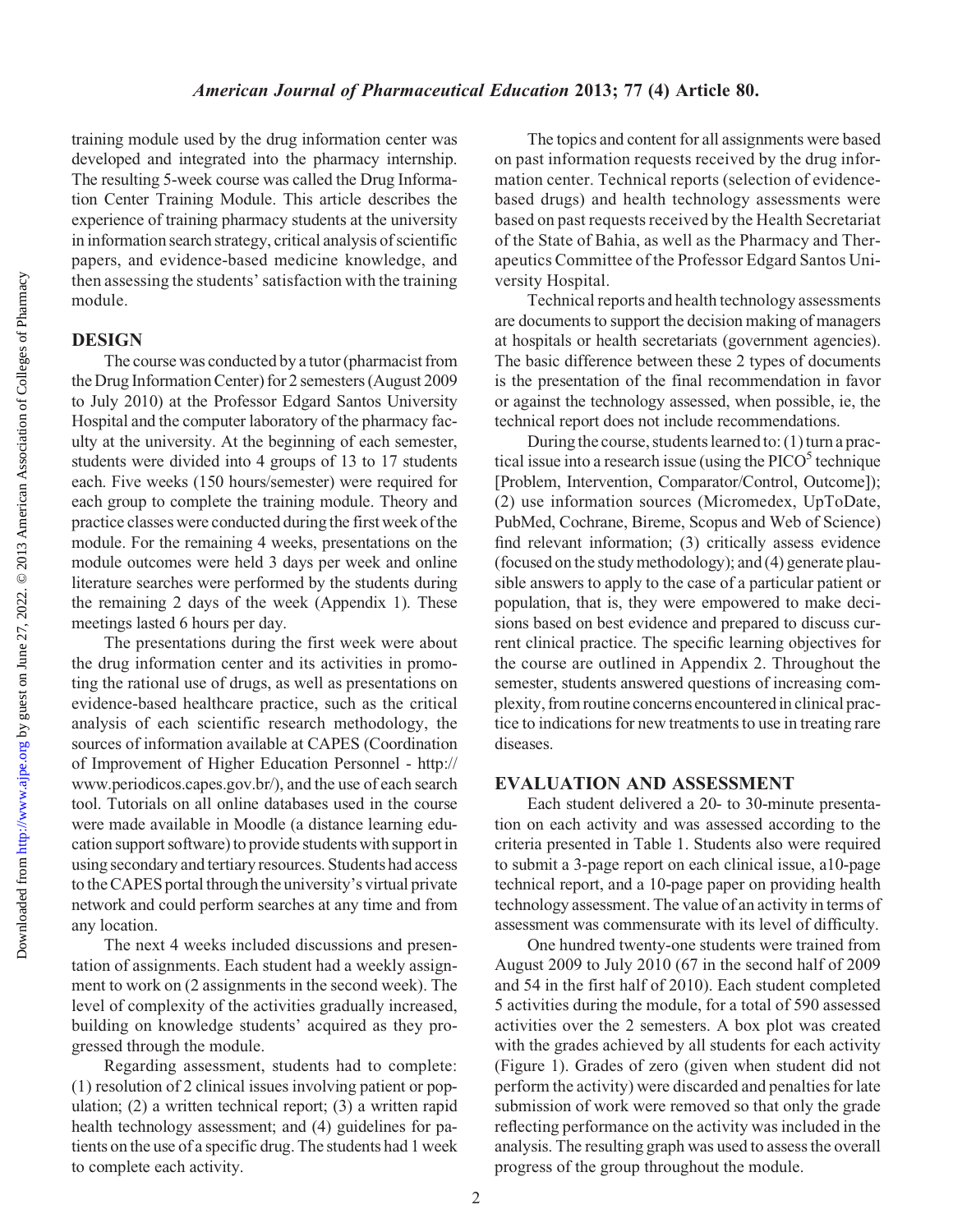- 1. Oral presentation
	- 1.1. Critical (argumentative) stance during presentation
	- 1.2. Slide quality
	- 1.3. Resourcefulness during presentation
	- 1.4. Mastery of contents
	- 1.5. Mastery and assessment of studies and correlation with the proposed case
- 2. Response (written document)
	- 2.1. Text organization (formatting)
	- 2.2. Correct use of grammatical rules
	- 2.3. Objectivity (logical reasoning, citation of the studies by rating of the strength of the evidence and/or chronological order)
	- 2.4. Bibliography (formatting and quoting as per rules of the Brazilian Association of Technical Standards)
	- 2.5. Appropriateness of studies used for each activity (research question x study type)
	- 2.6. Critical review of evidence
	- 2.7. Compliance with the methodology proposed by the Methodological Guidelines for the Preparation of Technical-Scientific Advice of the Ministry of Health<sup>7</sup> – (applicable to Technical Reports and Health Technology Assessment).
- 3. Search strategy
	- 3.1. Information sources used
	- 3.2. Search strategies

Students' median grade on all activities was higher than 7 (indicates that the activity goals were achieved). The highest median grade was an 8.2 and was achieved on the last activity, health technology assessment. A declining trend was observed when the assigned activity was changed, ie, the students' median grade decreased when the complexity of the activity increased, as seen between the patient guidance assignment and the first clinical issue assignment. On the other hand, an increase in the median grade was noted in activities that required similar skills and knowledge (eg, increase in median score from clinical issue 01 to clinical issue 02). When the median grades for the assignments were tracked over the weeks of the module, these fluctuations in median grades became clear: guidance for patients, score 7.5; clinical issue 01, score 7.3; clinical issue 02, score 7.7; technical report, 7.6. Moreover, in all activities, except the first clinical issue, 75% or more of the students achieved a grade over 7. Students' mean grades on the activities were similar to median grades (guidance for patients, 7.5  $\pm$  1.0; clinical issue 1, 7.1  $\pm$  1.0; clinical issue 2,  $7.7 \pm 1.1$ ; technical report,  $7.6 \pm 0.9$ ; health technology assessment,  $8.1 \pm 1.2$ ).

At the end of the 5-week training module, an assessment form was distributed to students to rate their level of satisfaction with the program's content and with the tutor's guidance; and to self-assess their participation and performance on the course assignments. The response scale for each question ranged from 1 to  $5(1 = \text{null}/\text{nonexistence})$ ,  $2 = poor, 3 = satisfactory, 4 = very good, and 5 = excel$ lent). The form also included a section for written suggestions and assessments of strengths and weaknesses of the module. The assessment form was anonymous and its completion was not mandatory.

Of the 121 students trained, only 67 (55.4%) completed the module assessment form. Students' feedback regarding whether the content fulfilled the stated objectives



Figure 1. Grades of pharmacy students on activities completed as part of a 5-week drug information module .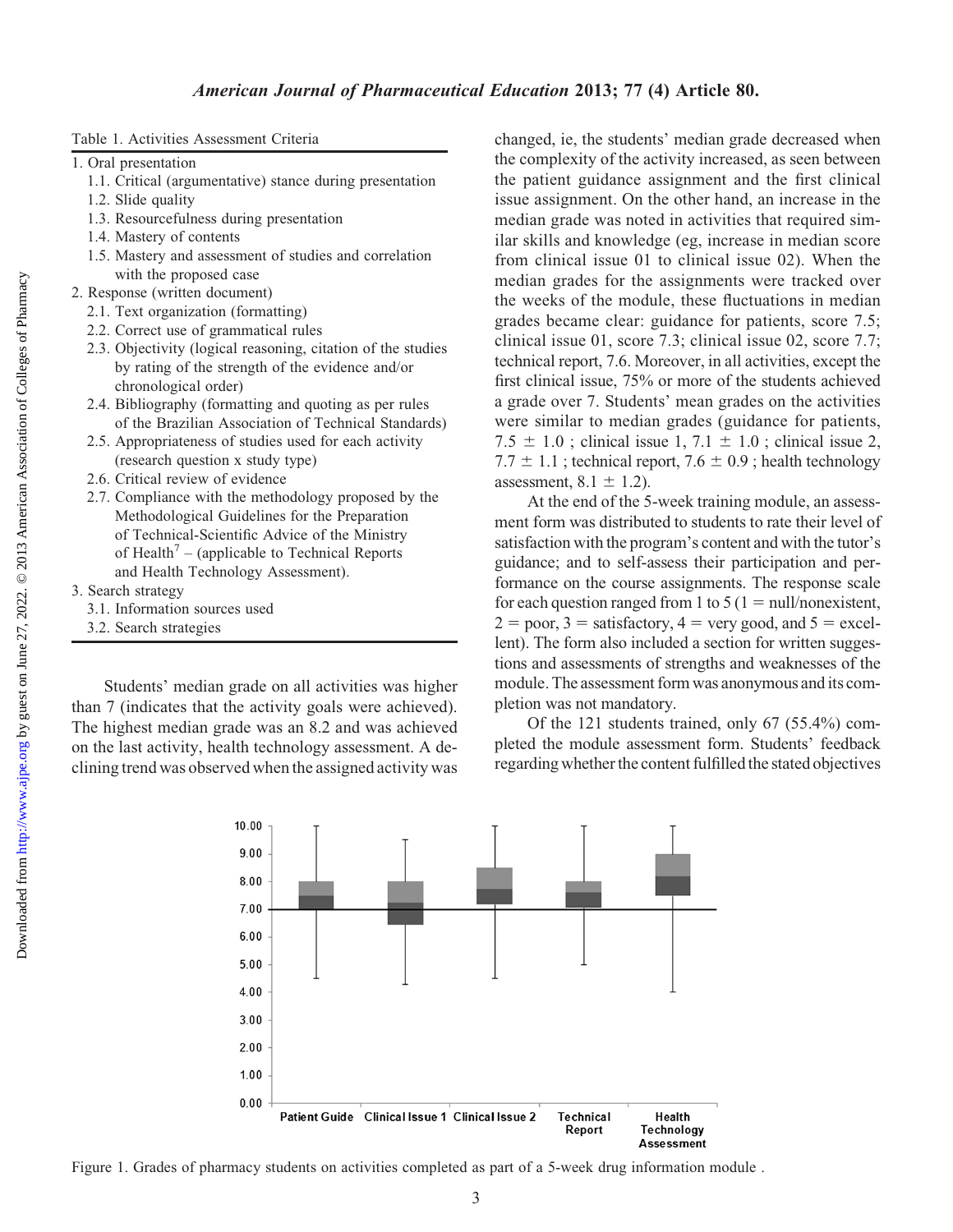### American Journal of Pharmaceutical Education 2013; 77 (4) Article 80.

for the module was positive, with 85% rating it excellent or very good.

Students' self-assessment of their performance in the activities was mostly good (Table 2) and no student rated his or her performance as 0 or unsatisfactory. The tutor's guidance in the course was rated as excellent by 37% of the students, very good by 30%, satisfactory by 12%, and nonexistent by 3%; 18% of the students did not reply to this section.

In the written comments, the suggestion to include the module as a permanent part of the undergraduate curriculum was mentioned 11 times (16.4%). Moreover, students' perceptions of the importance of the module in future activities as a professional, the course methodology, and the skills acquired were positive.

The most often mentioned area of dissatisfaction (52.2%) was with the performance of computers in the computer laboratory of the pharmacy faculty. Other areas of dissatisfaction mentioned by students included that the module was tiring (11.9%), there were too many daily presentations (6%), the time allowed to perform the activities was insufficient (9%), the length of the course was short compared to the volume of information presented (7.5%), and the activities were intense (1.5%).

#### DISCUSSION

In a 2008 study by the authors, the contents of the training module was presented in 3 class sessions and students were assessed on their use of evidence-based medicine principles based on their reports on 3 modules (drugstore, compounding pharmacy, and hospital pharmacy), as well as on their presentations on various activities during the rest of the pharmacy internship. However, that strategy was not effective because students were not able to apply their knowledge of evidence-based practice. This finding was based on the assessments of the presentations of pharmacovigilance cases, clinical cases, and academic reports elaborated during the internship.

In an attempt to improve the quality of learning, in the first half of 2009, the module was taught during the first 2 weeks of the semester and students were asked to detect relevant clinical issues in the various practice environments mentioned above. Students' learning was

Table 2. Pharmacy Students' Self-Assessment of Their Participation and Performance in the Activities

| Assessment    | Frequency, No. $(\% )$ |
|---------------|------------------------|
| Very good     | 63 (52)                |
| Excellent     | 30(25)                 |
| Satisfactory  | 16(13)                 |
| Did not reply | 12(10)                 |

improved, but still did not meet expectations. Although pharmacy students demonstrated that they were able to find, retrieve, and evaluate clinical studies, they were not able to apply the information extracted from the studies to real practice.

Effective learning occurs when students are able to correlate theory with practice. This means that they are able to make connections between the knowledge gained in one setting and apply it to another.<sup>8</sup> Teaching pharmacy students to critically read and appraise literature so they are able to update their knowledge base throughout their professional life is essential. The constantly expanding body of literature adds another level of complexity to the efficient and accurate identification of studies and their assessment.<sup>9</sup>

Because of the ineffectiveness of the approach used in 2008, beginning in 2009, a 5-week Drug Information Center Training Module was developed, that included more frequent assessments and used problem-based learning methods. This module was kept as part of the pharmacy internship, but continued over a longer period of time (5 weeks).

Although not all students completed the non-mandatory assessment form distributed at the end of the module, it was possible to assess the program. Furthermore, at the end of the 5 weeks, an oral evaluation of the module and a self-assessment of the students was conducted.

Most of the students self-assessed their performance in the course as very good and felt their knowledge and skills improved as a result of completing the 5-week module. The effectiveness of the drug information training module was demonstrated by the consistency of the grades, with the majority of grades above 7.

A decrease in grades was noted when a new type of activity was performed in the course. On the other hand, when a more complex activity that involved the same development process as the previous activity was performed, the students' grades probably increased as a result of knowledge learned from the previous activity. Moreover, most of the students considered the tutor's guidance in the course to be excellent, thus justifying having a tutor present throughout the module to oversee the activities.

Training pharmacy students in the practice of evidence-based medicine is more relevant than training pharmacy professionals, according to the results of the systematic analysis of Norman and Shannon.<sup>10</sup> Bookstaver and colleagues $9$  assessed the impact of a 2-hour evidence-based medicine elective course aimed at teaching third-year students to critically assess medical literature and apply these skills in patient decision-making. Prior to this course, students were exposed to skills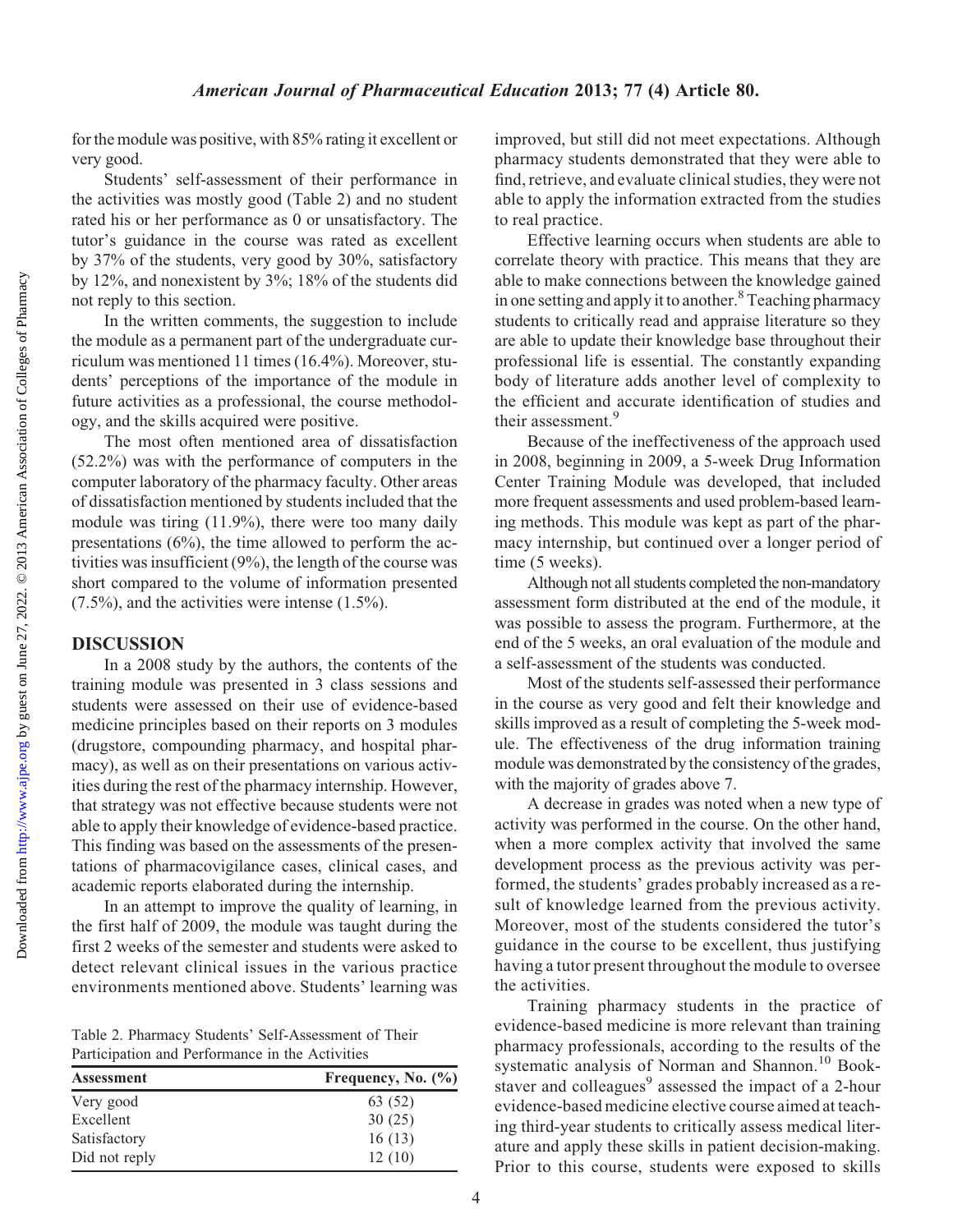related to the recovery and interpretation of literature and formulating answers to clinical issues during 2 semesters of curricular drug information courses (introductory and advanced). The majority of the students said that the fundamentals learned in the course were most valuable to their success during their practice experiences.

Neil and Johnson<sup>11</sup> presented an advanced pharmacy practice experience (APPE) through a 4-week course to third-year pharmacy students. The students developed skill needed to apply an evidence-based approach to population-level practice decisions. Pretesting and posttesting were used to assess the impact of this course.

Ten students completed the evidence-based medicine APPE over a 3-year period. Students' mean score on application of principles related to biostatistics and information mastery increased 15.8% from pretest to posttest. Mean scores for course evaluation components ranged from 4.8 to 5.0 on a 5-point Likert scale, where  $5 =$  excellent and  $1 =$  poor. This approach was considered an excellent opportunity to enhance students' understanding and appreciation of the application of evidence-based medicine principles.11 One of the limitations of our study is that we did not administer a pretest to assess student's skills and knowledge before completing the module. Doing so could have increased the reliability of using this method to train pharmacy students.

Several evidence-based medicine teaching strategies have been described and the duration of class schedules varies widely, ranging from 15 minutes to several years.<sup>1</sup> However, this diversity of methods needs to be assessed to better establish which ones are the most effective, as well as the course length that will yield the best results. Although some students in our study characterized the drug information center training module as tiring, others seemed to recognize the need for this type of training to become better-qualified professionals because they suggested that the module become part of the undergraduate curriculum or be made available to students before they begin their pharmacy supervised internship. Incorporating the content of the training module into the required curriculum might increase students' skills and knowledge and eliminate the perceptions that the module does not allow sufficient time to complete all activities and is tiring.

Another weakness of the module was the poor quality of the computers in the computer laboratory of the pharmacy faculty. This was a serious deterrent to learning because each student needed a computer with a fast Internet access in order to perform the evidence-based medicine activities $12$  for the training module.

Although various health sectors already incorporate evidence-based practice, and some medical undergraduate and postgraduate courses include this teaching in their curriculum,<sup>3</sup> few health professionals were presented with these concepts prior to graduation and only learn them through postgraduate courses.

The skills used in the acquisition, interpretation, and application of evidence-based medicine practices are only taught formally in a required course in 42% of colleges and schools in the United States. However, many of the college and school representatives surveyed felt that these principles should be incorporated into the curriculum to a greater degree.<sup>9</sup>

The lack of courses in the undergraduate curricula in Brazilian universities that address evidence-based medicine concepts is worrisome because patient care usually is provided by several healthcare professionals and all should agree on the best approach to care. With the shift towards a multidisciplinary approach to patient care, pharmacists will play a key role in evidence-based decision making, and provide scientifically valid information as the expert on best practices in the appropriate use of drugs.<sup>9</sup>

The Brazilian Network of Services and Drug Information Centers (REBRACIM - http://rebracim.webnode. com.br/) published a report on the potential of some Brazilian Services and Centers with regard to meeting the demands of the Brazilian Public Health System and contributing to the training of professionals.<sup>13,</sup> Some drug information centers report teaching activities such as unpaid internships or scholarships<sup>14</sup>; however, there is no description of the contents covered in these activities or their workload. Furthermore, little is achieved with this strategy, as few students can be trained according to this approach.

Thus, completing a drug information training module or course prior to graduation could educate a larger number of future pharmacists in this important area. Moreover, it seems to be a more effective approach to teaching best practices than through continuing education courses for professionals or residents.<sup>1,10</sup>

Evidence-based medicine training has been given to all professionals from the university's Multidisciplinary Residency. (The multidisciplinary residency program at our institution is composed of pharmacists, nurses, dentists, physical therapists, social workers, nutritionists, psychologists, and audiologists.) Plans are to make a drug information course a permanent part of the program's curriculum.

Students felt they were better prepared for their future role as pharmacists because of the knowledge and skills acquired in the module. A follow-up study should be performed to determine whether the students are able to apply the skills and knowledge learned in the drug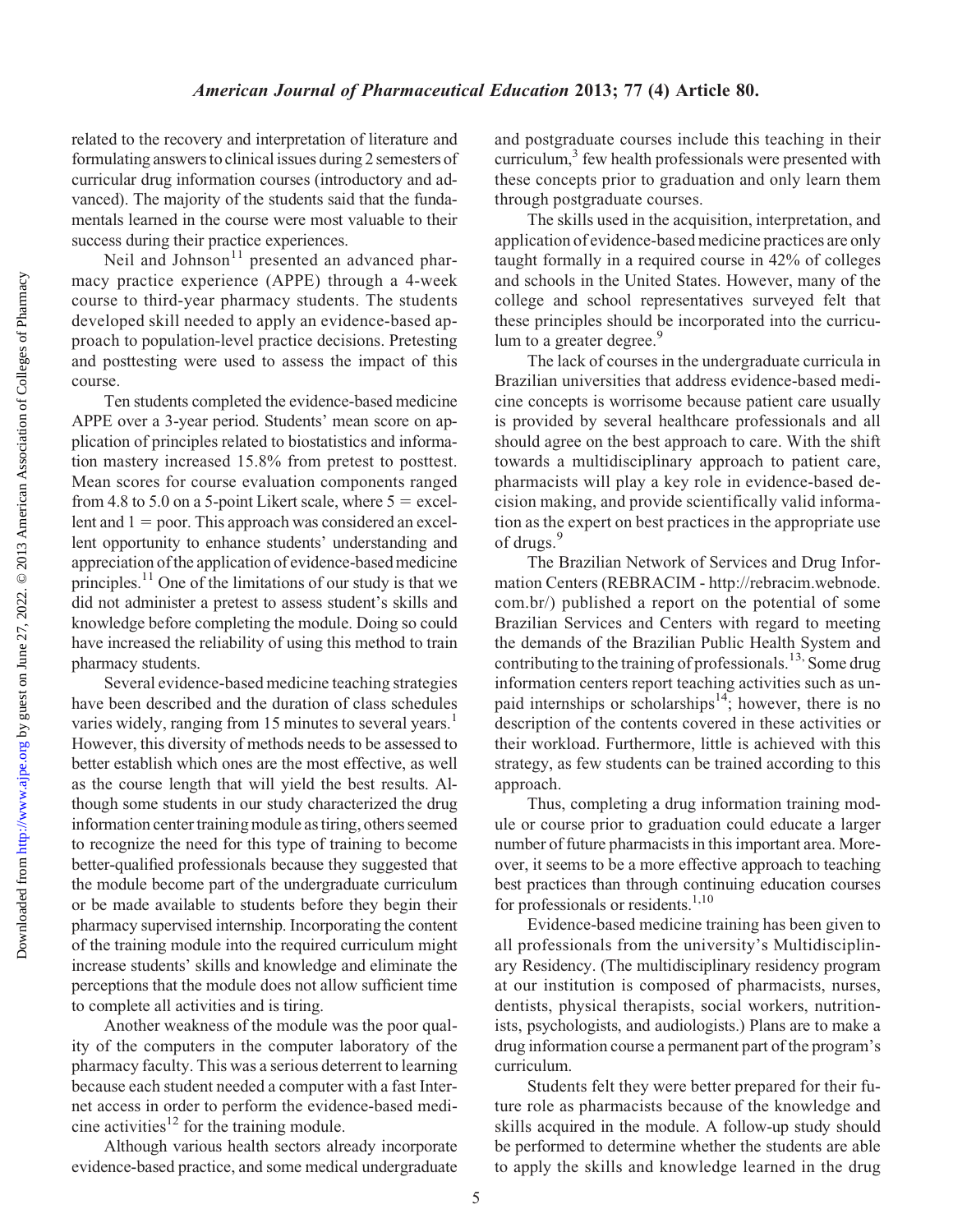#### American Journal of Pharmaceutical Education 2013; 77 (4) Article 80.

information training module after they enter the professional work environment.

## **CONCLUSION**

The 5-week evidence-based drug information training module enhanced students' knowledge and skills as well as their ability to apply clinical evidence to actual information requests. Students' assessment of the drug information module was positive. This learning approach of incorporating a 5-week module into undergraduate pharmacy education was effective because students assessed themselves as successful in the performance of their activities, their grades increased throughout the semester, and they requested that the module become a permanent part of the curriculum.

## ACKNOWLEDGMENTS

The authors thank all of the alumni of the Drug Information Center Training Module who contributed their comments and suggestions for its improvement and growth, in particular, Gabriella Fernandes Magalhães, for her contributions to the contents and review of the paper. They also express their gratitude to Dr. John Kessler, Chairman of the Institutional Review Board University, Chapel Hill, North Carolina, USA – for his equally valuable contribution and review of the paper.

#### REFERENCES

1. Flores-Mateo G, Argimon JM. Evidence based practice in postgraduate healthcare education: a systematic review. BMC Health Serv Res. 2007;7(July):119-126.

2. Lopes AA. Medicina baseada em evidências: a arte de aplicar conhecimento científico na prática clínica. Revista da Associação Médica Brasileira. 2000; 46(3):285-288.

3. Macedo CR, Riera R, Atallah NA. Aperfeiçoamento em saúde baseada em evidências por teleconferência. Diagn Tratamento. 2009;14(1):42-44.

4. Grol R, Grimshaw J. From best evidence to best practice: effective implementation of change in patient's care. Lancet. 2003;362 (9391):1125-1230.

5. Haynes RB, Sackett DL, Guyatt GH, Tugwell P. Clinical Epidemiology: How to Do Clinical Practice Research, 3rd ed. Porto Alegre: Artmed; 2008:544p.

6. Brasil, Ministério da Saúde, Secretaria de Ciência, Tecnologia e Insumos Estratégicos, Departamento de Assistência Farmacêutica e Insumos Estratégicos. Assistência farmacêutica na atenção básica: instruções técnicas para sua organização. 2 ed. Brasília: Ministério da Saúde; 2006:100p.

7. Brasil, Ministério da Saúde, Secretaria de Ciência, Tecnologia e Insumos Estratégicos, Departamento de Assistência Farmacêutica e Insumos Estratégicos. Diretrizes Metodológicas: elaboração de pareceres técnico-científicos. 2 ed. Brasília: Ministério da Saúde; 2009:62p.

8. Thangaratinam S, Barnfiel G, Weinbrenner S, et al. Teaching trainers to incorporate evidence-based medicine (EBM) teaching in clinical practice: the EU-EBM project. BMC Med Educ. 2009;9(September):59-66.

9. Bookstaver PB, Rudisill CN, Bickley AR, et al An evidence-based medicine elective course to improve student performance in advanced pharmacy practice experiences. Am J Pharm Educ. 2011;75(1):Article 9.

10. Norman GR, Shannon SI. Effectiveness of instruction in critical appraisal evidence-based medicine) skills: a critical appraisal. Can Med Assoc J. 1998;158(2):177-181.

11. Neil KK, Johnson JT. An advanced pharmacy practice experience in application of evidence-based policy. Am J Pharm Educ. 2012;76(7):Article 133.

12. D'Alessio R, Busto U, Girón N. Información de Medicamentos. Guía para El Desarrollo de Servicios Farmacéuticos Hospitalarios. Serie Medicamentos Esenciales y Tecnologia, 1997; 54.

13. Brasil, Ministério da Saúde, Secretaria de Ciência, Tecnologia e Insumos Estratégicos, Departamento de Assistência Farmacêutica e Insumos Estratégicos. Rede Brasileira de Centros e Serviços de Informação sobre Medicamentos: potencialidades e perspectivas. Brasília: Ministério da Saúde; 2012:104p.

14. Castilho SR, Paula FA, Souza SS, Futuro DO, Bokeni JR. Centro de apoio à terapia racional pela Informação sobre medicamentos: relato de 5 anos de atividades. In: VIII Congresso Ibero-americano de extensão universitária, Rio de Janeiro. November, 2005.